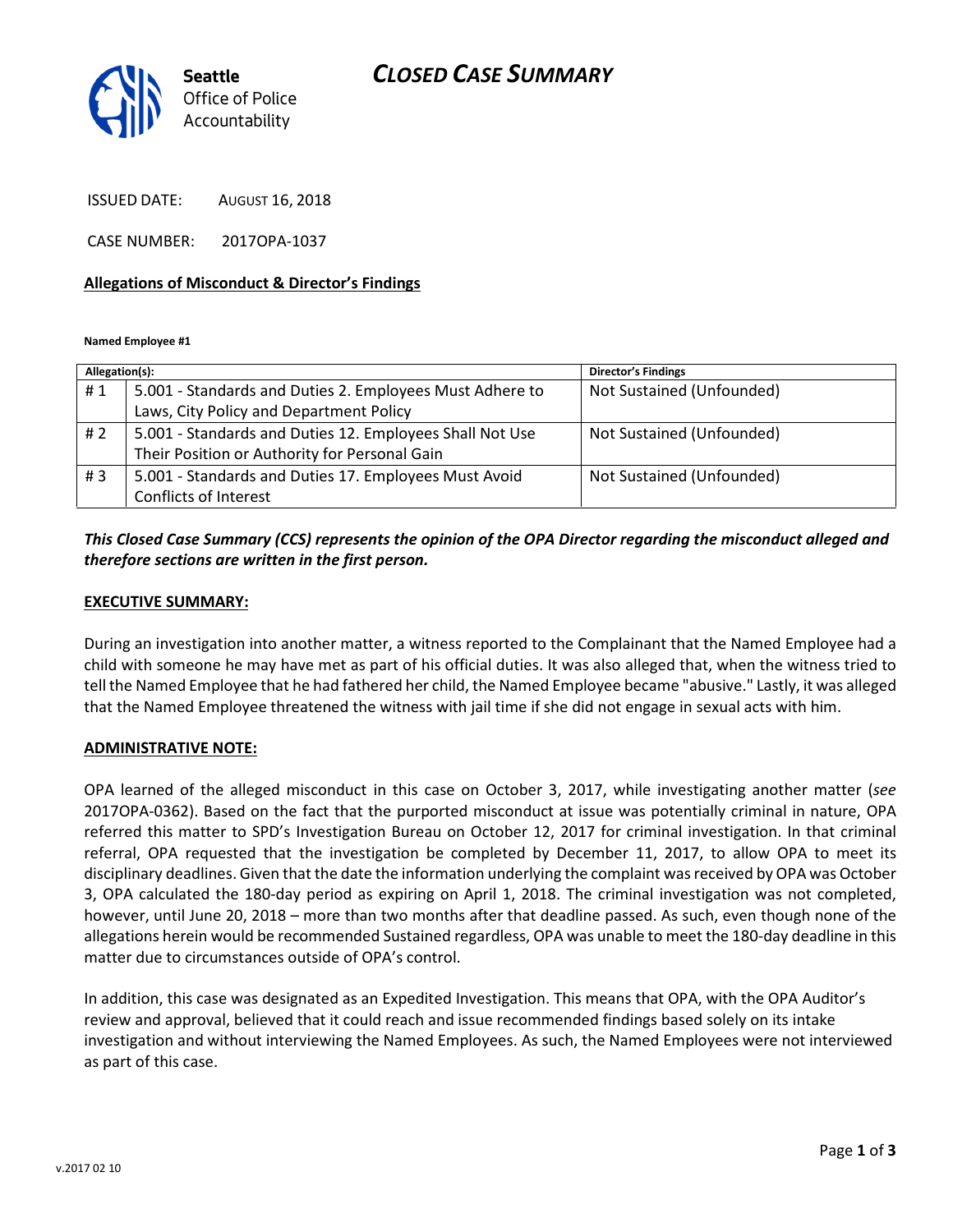

## CLOSE CASE SUMMARY

OPA CASE NUMBER: 2017OPA-1037

### ANALYSIS AND CONCLUSIONS:

### Named Employee #1 - Allegation #1 5.001 - Standards and Duties 2. Employees Must Adhere to Laws, City Policy and Department Policy

During an unrelated investigation into potential criminal misconduct of a SPD employee, the assigned investigator interviewed an inmate. That inmate – referred to here as the Complainant – told the investigator that, in the 1990s, SPD officers would not arrest females in exchange for sex. The Complainant stated that Named Employee #1 (NE#1) had engaged in a sexual relationship with a woman – the subject – which resulted in her becoming pregnant. In a subsequent interview, OPA learned that the Complainant had a child in common with the subject. The Complainant told OPA that the subject was involved with drugs and that NE#1 would pick her up, "threaten her with incarceration," and then take the subject to the Rainier Beach area where he would engage in sexual activity with her. According to the Complainant, when the subject was in possession of narcotics, NE#1 would not take her to jail in exchange for sex. The Complainant stated that NE#1 engaged in all of these acts while on duty.

The Complainant stated that he had never seen the subject and NE#1 together, but that the subject had first informed him of what happened between her and NE#1 approximately eight to ten years ago, after her release from prison. The Complainant stated that he tried to convince the subject to report NE#1's alleged conduct but she refused to. The subject purportedly told the Complainant that she and NE#1 had a child, who was presently around 13 years old. The Complainant asserted that he heard from the subject that when she tried to tell NE#1 that she was pregnant, he became abusive.

Based on these allegations, OPA referred this matter to SPD's Investigations Bureau in order to conduct a criminal investigation. The assigned detective contacted the subject and spoke with her. The subject indicated that she had recently gotten NE#1's phone number and had spoken with him. She agreed to meet the following day. The detective then received a phone call from NE#1. NE#1 stated that the subject had called him asking if the detective actually worked for SPD. NE#1 confirmed that he did. The detective asked NE#1 not to have any further contact with the subject and NE#1 agreed.

The detective and two other officers met with the subject at her home. While she was reluctant to speak at first, the detective reported that she laughed when she was told that the officers were looking into whether NE#1 had fathered her child. She stated that she knew NE#1 from when she was younger and when he was a Gangs Unit detective. The subject stated that she made up the rumor concerning NE#1 being the father of her child in order to prevent people from "messing" with her. She stated that NE#1 had treated her fairly and with respect, as well as that she believed that he was a good officer.

The detective also spoke with the Complainant. The Complainant relayed the same information to the detective as he did to OPA. He further indicated that his brother, who was also an inmate, and his mother would likely speak with the officers and had information. The detective called the Complainant's mother. She stated that she recalled the subject stating that she was raped by a SPD officer but that she did not know whether this was true. She had no further information. The detective did not interview the Complainant's brother.

The detective spoke to the Homicide Unit (the subject was a witness in an active case) and was informed that the subject had also told Homicide Unit personnel that NE#1 was the father of her child. The detective then spoke with